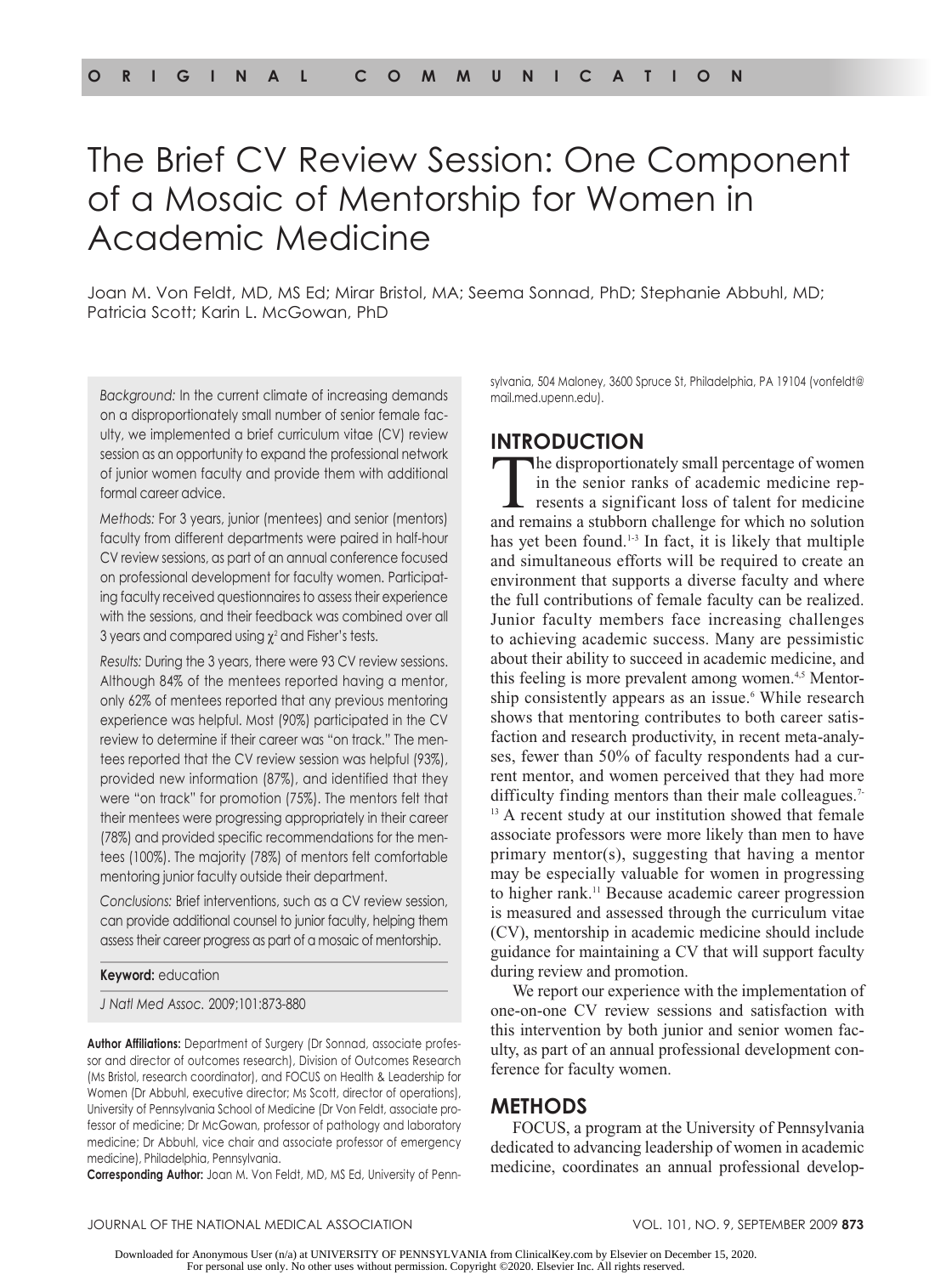ment conference for women. Three years ago, a CV review session was added to the program. It was modeled after the format used by the Association of American Medical Colleges (AAMC) at their professional development seminars. CV review sessions were offered in 2005, 2006, and 2007. Approximately 1 month before the conference, e-mails were sent to all women associate and full professors asking for their participation as CV review mentors. Simultaneously, the CV review was announced by e-mail to all women assistant professors. The assistant professors were asked to pre-register over the Internet and send a copy of their CV by a deadline to receive a CV review mentoring session at the conference. The list of available mentors was sent to all preregistered junior female faculty, who were asked to rank their top 3 mentor choices. Program staff then assigned each junior faculty member to 1 of their mentor selections, ensuring that the mentor was not in the same department or division but was on the same academic faculty track (tenure, clinician-educator, academic clinician and research are the 4 faculty tracks at our institution). During the week prior to the conference, each mentor was sent a copy of their assigned mentee's CV to review.

During the first 2 years of the program, mentor/mentee pairs met either at the breakfast or lunch tables, or found a space elsewhere in the conference venue on their own. In the third year, a separate room was provided, although some pairs still elected to meet in other locations.

For each year, approximately 2 weeks after the conference, an e-mail was sent to all mentors and mentees requesting that they complete an anonymous Web-based evaluation of the CV review. Links to targeted versions of the surveys were embedded in the e-mails. Both versions were estimated to take 5 minutes (Tables 1 and 2).

In the second year there was an additional "mentor prep" workshop (45 minutes) provided by one of the authors (K.M.). The mentor prep session reviewed a list of suggestions and resources that might be beneficial for a more successful CV review session (Box). The third year, both mentors and mentees were sent a list of Web links related to Penn's promotion requirements on the various faculty tracks from the Office of Faculty Affairs, but the mentor prep workshops did not occur. Mentor support that occurred during each of the 3 years consisted of a detailed e-mail that:

- Stressed that the value of the session would undoubtedly be enhanced if the mentor reviewed some of the specifics related to promotion at Penn. •
- Contained Web links to UPenn faculty affairs Web site •
- Provided guidelines for mentor/mentee conversations
- Provided information on preparing promotion dossiers. •

The summary of mentor preparation information given to mentors is given in more detail (Box).

Summary data were collected for all 3 years for both mentor and mentee results. Results from all 3 years were combined into overall percentages. Mentee results were compared over time using  $\chi^2$  and Fisher's exact tests.

# **Results**

There were 93 CV review sessions (23 in 2005, 32 in 2006, and 38 in 2007). Seventy-eight mentors reviewed and discussed the CVs with 93 mentees. Over all 3 years, 61 mentees and 63 mentors completed the survey, for an aggregate response rate of 67%. The 3-year mentor response rate was 81% of all participants (63 of 78), while the mentee response rate was 66% of all participants (61 of 93).

# **Mentee Responses**

Table 1 lists the mentee responses overall. Table 3 compares the distribution of mentees participating in the CV review by track, compared to the distribution of women faculty by track within the school of medicine

**Box.** Mentor Preparation Session

• Review and answer questions about promotion packet available on faculty affairs website (copy distributed to each mentor for review with mentee)

• Evaluate mentee's Curriculum vitae

• Share and explain usefulness of faculty affairs website (shows format for faculty CV, contains information concerning promotion for all tracks, shows faculty how to start and maintain an educational database)

• Make mentee aware of most common problems encountered by school of medicine promotions committee

- i) Insufficient peer reviewed papers
- ii) Insufficient number of invited talks
- iii) Insufficient teaching or inadequate teaching quality

• Encourage mentee to make yearly goals for teaching, presentations at meetings, manuscripts, and research.

**874** JOURNAL OF THE NATIONAL MEDICAL ASSOCIATION VOL. 101, NO. 9, SEPTEMBER 2009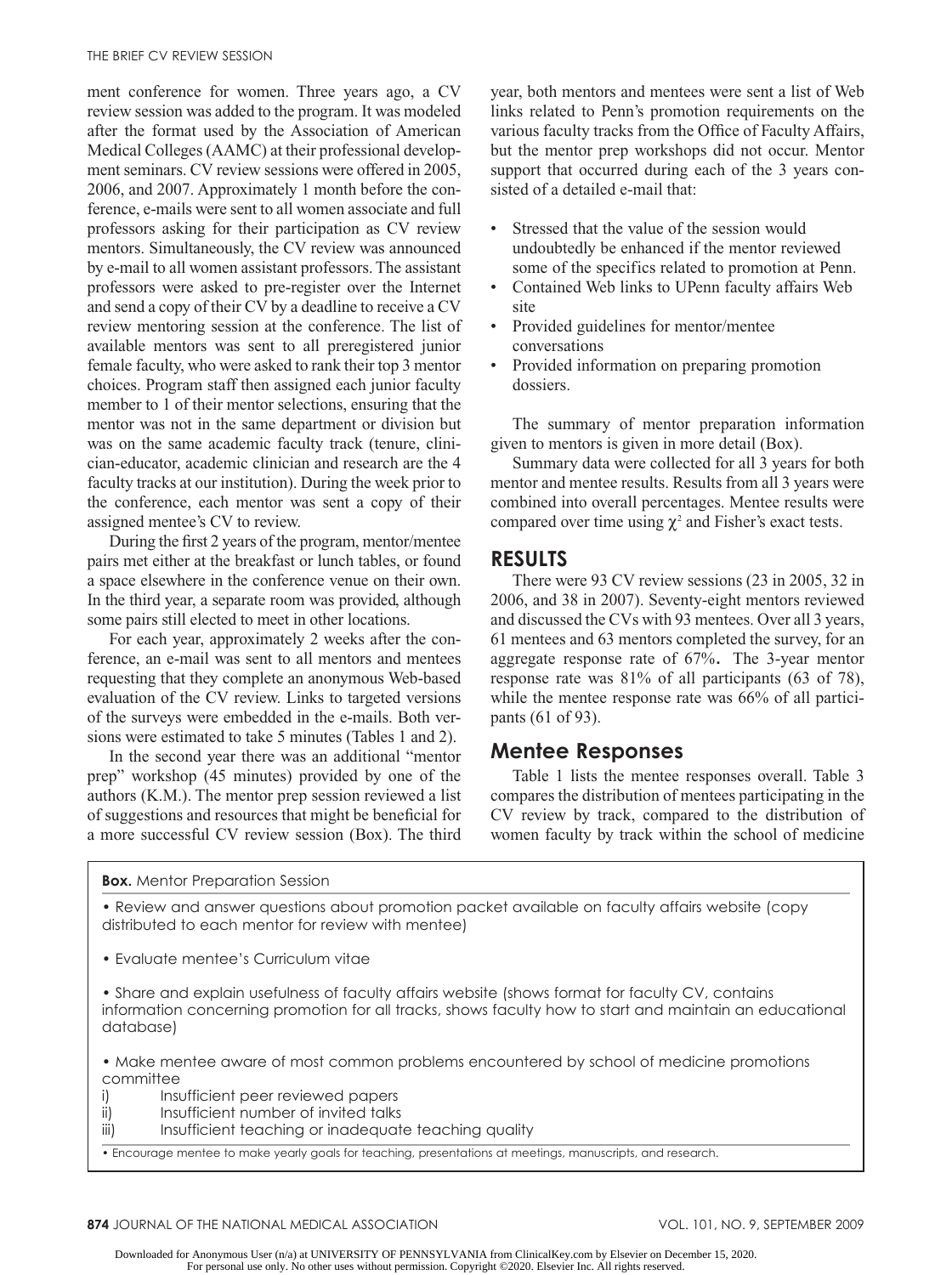| Total respondents 2005-2007 (61) 100%                                                                                                                   |                        |                       |                                              |                                |                        |
|---------------------------------------------------------------------------------------------------------------------------------------------------------|------------------------|-----------------------|----------------------------------------------|--------------------------------|------------------------|
| <b>Research</b>                                                                                                                                         | Tenure                 | $C - E$               | <b>AC</b>                                    | <b>UPHS Physician</b>          | Other                  |
| 24) I am on the following academic<br>$(10)$ 16%<br>track:                                                                                              | $(15)$ 25%             | $(29)$ 48%            | (3) 5%                                       | (1) 2%                         | (3) 5%                 |
|                                                                                                                                                         |                        | Yes                   | <b>No</b>                                    |                                |                        |
| 2) I have accessed the faculty affairs Web site to learn about<br>promotion requirements.                                                               |                        | (41) 67%              | $(20)$ 33%                                   |                                |                        |
| 4) I have attended a FOCUS Promotion 101 session as part of<br>the FOCUS Lunchtime Seminar series.                                                      |                        | $(34)$ 56% $(27)$ 44% |                                              |                                |                        |
|                                                                                                                                                         |                        | Disagree Neutral      |                                              | Agree                          | N/A                    |
| 1) I was aware of the rules and regulations for promotion prior<br>to the fall FOCUS "one-on-one CV review" mentoring session.                          |                        | (8) 13%               | (5) 8%                                       | (48) 79%                       |                        |
| 3) I have found the faculty affairs Web site information about<br>promotion useful.                                                                     |                        | (1) 2%                | $(11)$ 18%                                   | (31) 51%                       | $(18)30\%$             |
| 5) I have found the information from attending a FOCUS<br>Promotion 101 Session useful.                                                                 |                        | (1)2%                 | (0) 0%                                       | (34) 56%                       | $(26)$ 43%             |
| 6) I have a mentor at Penn.                                                                                                                             |                        | $(7)$ 11%             | (3) 5%                                       | (51) 84%                       |                        |
| 7) My previous experience being mentored as a faculty<br>member at Penn has been helpful and productive.                                                |                        | (8) 13%               | $(15)$ 25%                                   | (38) 62%                       |                        |
| 8) I found this FOCUS mentored CV review session helpful.                                                                                               |                        | (1) 2%                | (3) 5%                                       | $(57)$ 93%                     |                        |
| 9) I would want to participate in a one-on-one CV review<br>session like this again.                                                                    |                        | (1) 2%                | $(6) 10\%$                                   | (54) 89%                       |                        |
| 10) I would have preferred a more private space for the session. (13) 21% (22) 36%                                                                      |                        |                       |                                              | $(26)$ 43%                     |                        |
| 11) It was helpful to have this CV review session off campus.                                                                                           |                        |                       | (8) 13% (34) 56%                             | $(19)$ 31%                     |                        |
| 12) Having a CV review session with someone from outside my (10) 16% (9) 15%<br>department was as helpful as with someone from within<br>my department. |                        |                       |                                              | (39) 64%                       | (3) 5%                 |
| 13) The mentoring I received in this session identified that I was<br>appropriately progressing in my career.                                           |                        | (5)8%                 | $(10)$ 16%                                   | $(46)$ 75%                     |                        |
| 14) This session provided new information/advice.                                                                                                       |                        | (4)7%                 | (4)7%                                        | (53) 87%                       |                        |
| 15) This session provided information/advice that conflicts with (30) 49% (15) 25%<br>previous information I have received.                             |                        |                       |                                              | $(16)$ 26%                     |                        |
| 16) I have kept in contact with my FOCUS CV review session<br>mentor.                                                                                   |                        | (22) 36% (17) 28%     |                                              | $(22)$ 36%                     |                        |
| 17) My intention for this session was to establish a new mentor. (32) 52% (16) 26%                                                                      |                        |                       |                                              | $(13)$ 21%                     |                        |
| 18) My intention for this session was to assess whether I was on<br>target for career advancement/promotion.                                            |                        | (1)2%                 | (5) 8%                                       | (55) 90%                       |                        |
| 19) I appreciated mentorship by someone who was outside<br>my department.                                                                               |                        | (1) 2%                | (9) 15%                                      | (51)84%                        |                        |
| 20) This mentoring session stirred emotions of fear anger or grief. (44) 72%                                                                            |                        |                       | (8) 13%                                      | (9) 15%                        |                        |
|                                                                                                                                                         | Man                    | Woman                 | <b>Both</b>                                  | Either/No Preference           |                        |
| 21) I prefer mentoring by a:                                                                                                                            | (0) 0%                 | $(16)$ 26%            | $(13)$ 21%                                   | (32) 52%                       |                        |
|                                                                                                                                                         | 15 min.                | 30 min.               | 45 min.                                      | 1 hour                         | >1 hour                |
| 22) What is the optimum time for this CV review session?                                                                                                | (1) 2%                 |                       | (39) 62% (14) 22%                            | $(8)$ 13%                      | (1)2%                  |
| 23) I have been a faculty member at Penn for the                                                                                                        | $3-6$ yrs<br>$(7)$ 11% |                       | 6.1-9 yrs 9.1-12 yrs<br>$(6)$ 10% $(19)$ 30% | $12.1 - 15$ yrs<br>$(11) 17\%$ | $15$ yrs<br>$(20)$ 32% |
| following time period:                                                                                                                                  | 0%-19%                 | 20%-39% 40%-59%       |                                              | 60%-79%                        | 80%-100%               |
| 25) How likely do you think you are to get<br>promoted to associate professor at PENN?                                                                  | (3) 5%                 | (5) 8%                | $(22)$ 36%                                   | (19)31%                        | (12) 20%               |
| 26) How likely do you think you are to still be at<br>PENN in 5 years?                                                                                  | (5) 8%                 | $(7)$ 11\%            | $(19)31\%$                                   | $(15)$ 25%                     | $(15)$ 25%             |

Abbreviations: AC, academic clinician; CE, clinical educator; SOM, School of Medicine; UPHS, University of Pennsylvania Hospital System.

#### JOURNAL OF THE NATIONAL MEDICAL ASSOCIATION VOL. 101, NO. 9, SEPTEMBER 2009 **875**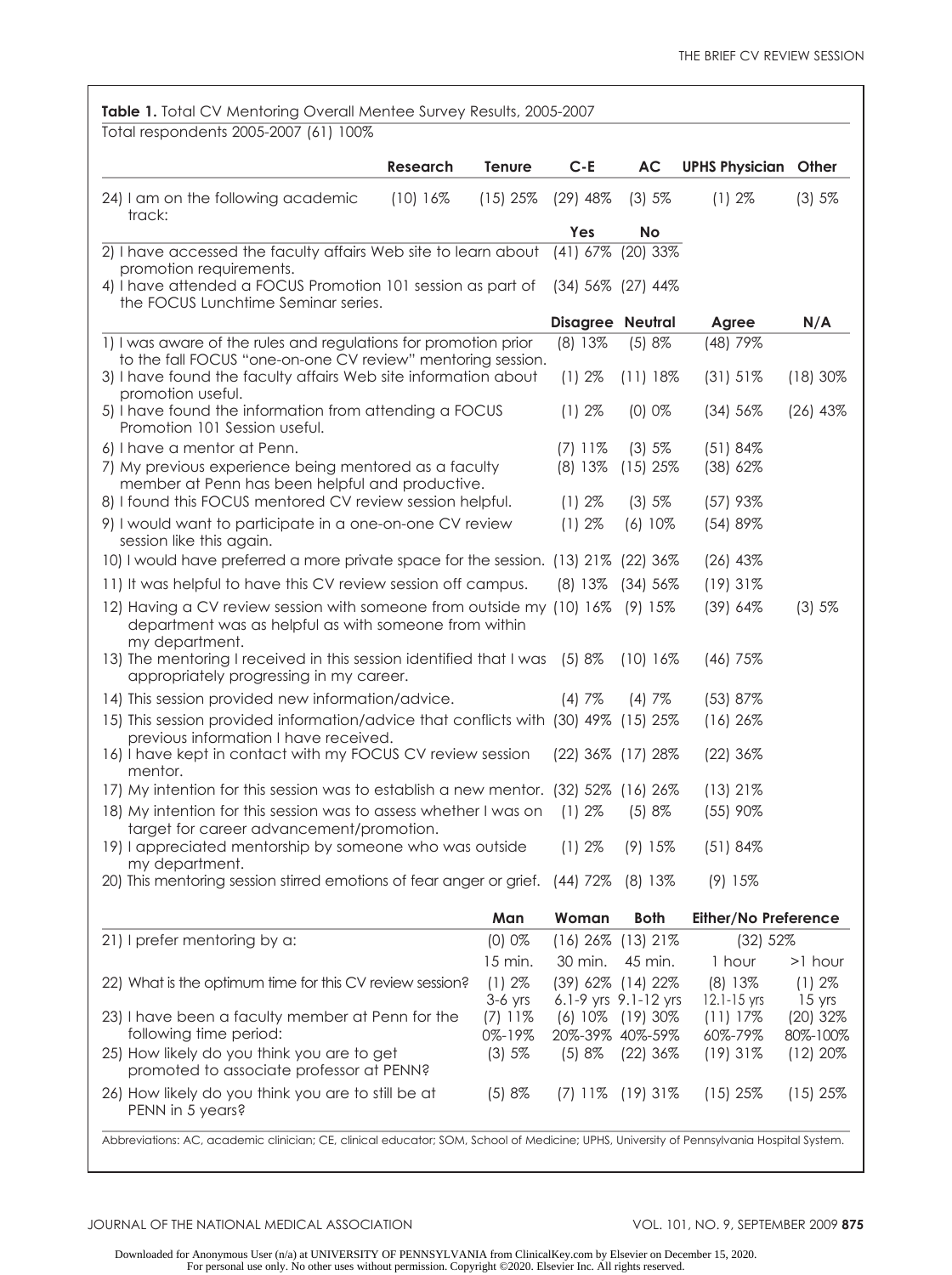and compared to attendance at the faculty development conference. Over all 3 years, 79% of mentees reported that they were aware of promotion rules and regulations (Q1). The number of mentees reporting having accessed the faculty affairs Web site was 50% in 2005, 88% in 2006, and 63% in 2007 (Q2). Half of the mentees (51%)

| Total Respondents 2005-2007 (63) 100%                                                                       |                  |                 |                                     |                               |            |
|-------------------------------------------------------------------------------------------------------------|------------------|-----------------|-------------------------------------|-------------------------------|------------|
| <b>Research</b>                                                                                             | <b>Tenure</b>    | $C - E$         | <b>AC</b>                           | <b>UPHS Physician</b>         | Other      |
| 24) I am on the following academic<br>(6) 10%<br>track:                                                     | $(14)$ 22%       | $(42)$ 67%      | (1)2%                               | (0) 0%                        | (0) 0%     |
|                                                                                                             |                  | Yes             | <b>No</b>                           |                               |            |
| 6) I have accessed the faculty affairs Web site to learn<br>about promotion requirements.                   |                  | (56) 89%        | $(7)$ 11%                           |                               |            |
| 8) I have attended a FOCUS Promotion 101 Session as part (36) 57%<br>of the FOCUS Lunchtime Seminar series. |                  |                 | $(27)$ 43%                          |                               |            |
|                                                                                                             |                  | <b>Disagree</b> | Neutral                             | Agree                         | N/A        |
| 1) My mentee was aware of the rules and regulations for<br>promotion.                                       |                  | $(15)$ 24%      | $(12)$ 19%                          | $(36)$ 57%                    |            |
| 2) My mentee identified a mentor that she had consulted<br>while at Penn.                                   |                  | $(7)$ 11%       | $(14)$ 22%                          | $(42)$ 67%                    |            |
| 3) My mentee was appropriately progressing in her career. (10) 16%                                          |                  |                 | (4) 6%                              | (49) 78%                      |            |
| 4) I have concerns about the mentoring that my mentee<br>received in the past.                              |                  | $(24)$ 38%      | $(18)$ 29%                          | $(21)$ 33%                    |            |
| 5) I was prepared (knowledgeable and experienced) to<br>mentor this person.                                 |                  | (4) 6%          | (6) 10%                             | (53) 84%                      |            |
| 7) I have found the faculty affairs Web site information<br>about promotion useful.                         |                  | (3) 5%          | $(9)$ 14%                           | (44) 70%                      | $(7)$ 11%  |
| 9) I found the information from attending a FOCUS<br>Promotion 101 Session useful.                          |                  | (2)3%           | (3) 5%                              | (35) 56%                      | (23) 37%   |
| 10) I felt that this session was a useful exercise for my mentee.                                           |                  | $(0)$ 0%        | $(6) 10\%$                          | $(57)$ 90%                    |            |
| 11) I felt that this session was a useful exercise for me.                                                  |                  | (1) 2%          | $(19)30\%$                          | (43) 68%                      |            |
| 12) I would have preferred more private space for the<br>session.                                           |                  | $(18)$ 29%      | $(18)$ 29%                          | $(27)$ 43%                    |            |
| 13) I felt comfortable mentoring someone outside my<br>department and/or academic track.                    |                  | (5) 8%          | $(9)$ 14%                           | (49) 78%                      |            |
| 14) I provided specific recommendations to my mentee.                                                       |                  | (0) 0%          | (0) 0%                              | $(63) 100\%$                  |            |
| 15) We have kept in contact since this FOCUS mentoring<br>session.                                          |                  | $(25)$ 40%      | $(17)$ 27%                          | $(21)$ 33%                    |            |
| 16) I have previously mentored junior faculty.                                                              |                  | (2)3%           | (3) 5%                              | $(58)$ 92%                    |            |
| 17) Mentoring is a valuable activity for me.                                                                |                  | (0) 0%          | (3) 5%                              | $(60)$ 95%                    |            |
| 18) I would mentor more junior faculty if I received<br>recognition for the effort.                         |                  | (10) 16%        | $(21)$ 33%                          | (32) 51%                      |            |
| 19) This mentoring session stirred emotions of anger or grief (49) 78%<br>in me.                            |                  |                 | (8) 13%                             | $(6)10\%$                     |            |
| 20) This session helped me reevaluate my career tracks<br>and goals.                                        |                  | $(36)$ 57%      | $(18)$ 29%                          | $(9)$ 14\%                    |            |
|                                                                                                             |                  |                 | Either/No                           | Neither/I Don't               |            |
| 21) I feel more comfortable mentoring:                                                                      | Man<br>$(0) 0\%$ | $(11)$ 17%      | <b>Woman Difference</b><br>(52) 83% | <b>Feel at Ease</b><br>(0) 0% |            |
|                                                                                                             | 15 min.          | 30 min.         | 45 min.                             | 1 hour                        | $> 1$ hour |
| 22) What is the optimum time for this CV review                                                             | (39) 62%         | $(14)$ 22%      | (8) 13%                             | (1) 2%                        | $>15$ yrs  |
| session?                                                                                                    | $3-6$ yrs        | $6.1-9$ yrs     | 9.1-12 yrs                          | $12.1 - 15$ yrs               | $(20)$ 32% |
| 23) I have been a faculty member at Penn for<br>the following time period:                                  | (1)2%            | $(7)$ 11\%      | $(6)$ 10%                           | $(19)30\%$                    | $(11)$ 17% |

876 JOURNAL OF THE NATIONAL MEDICAL ASSOCIATION **VOL. 101, NO. 9, SEPTEMBER 2009**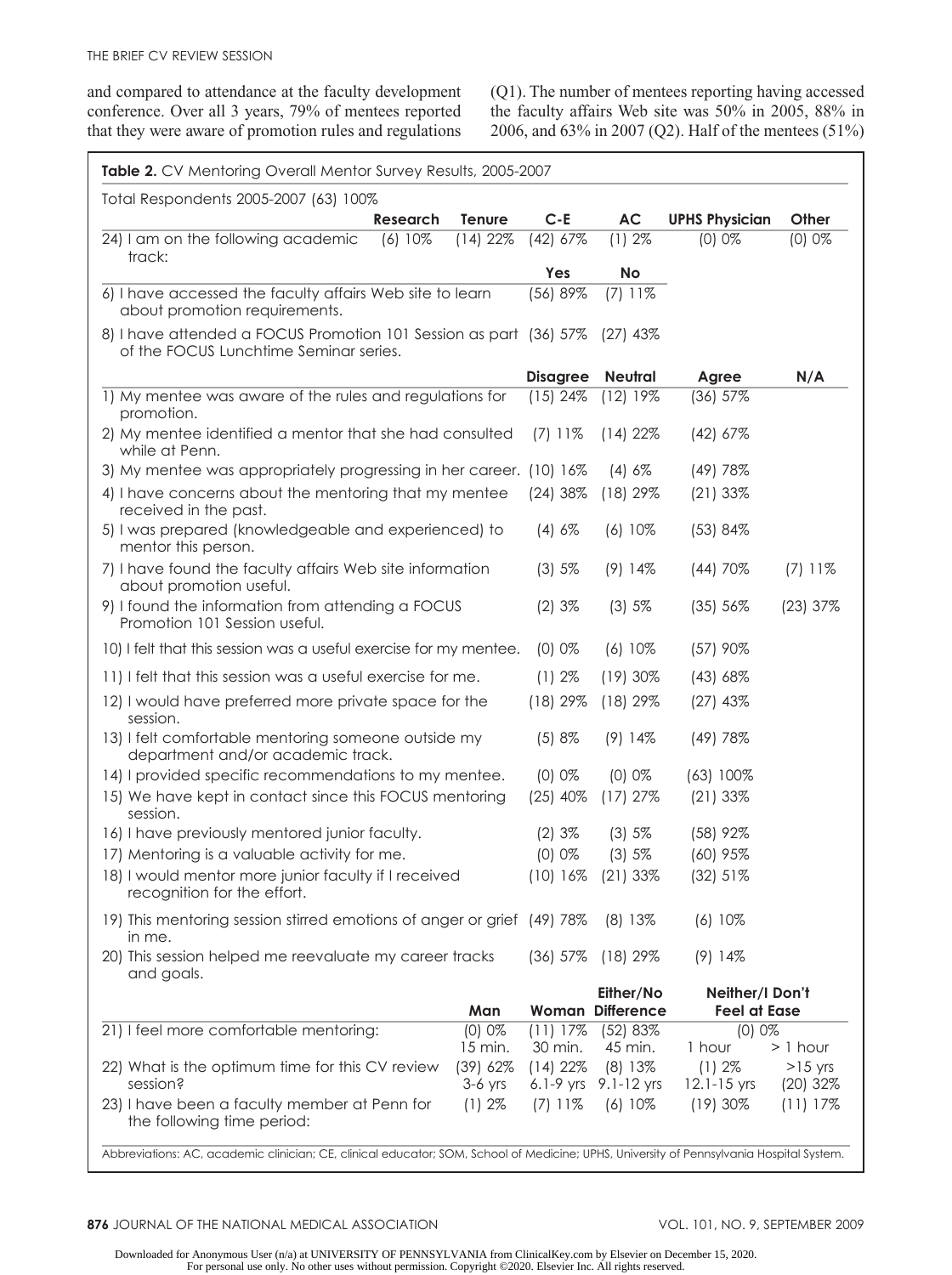| <b>Table 3.</b> Track Distribution Over 3 Years of CV Review Sessions, 2005-2007 <sup>°</sup> |          |        |         |           |              |                    |  |  |
|-----------------------------------------------------------------------------------------------|----------|--------|---------|-----------|--------------|--------------------|--|--|
|                                                                                               | Research | Tenure | $C - E$ | <b>AC</b> | Instructions | Other <sup>b</sup> |  |  |
| All female assistant professors and<br>instructors in the school of medicine                  | 10%      | l 4%   | 38%     | 21%       | 7%           | n/a                |  |  |
| Assistant professor and instructor<br>attendees at fall conference                            | 10.5%    | 16.5%  | 47.5%   | 11%       | 14.5%        | n/a                |  |  |
| Mentee participants of CV review                                                              | 15%      | 23%    | 41%     | 7.5%      | 6%           | 7.5%               |  |  |
| Mentee survey respondents of CV<br>review                                                     | 16%      | 25%    | 48%     | 5%        | 5%           | $2\%$              |  |  |

Abbreviations: AC, academic clinician; CE, clinician-educator.

<sup>a</sup> While the CV review session was targeted to assistant professors, instructors and "others" were permitted to participate when the mentor pool was sufficient.

b Includes fellows, postdocs, and University of Pennsylvania Hospital System physician.

believed they had a 60% or greater likelihood of being promoted to associate professor at Penn (Q25). The number of mentees that reported being between 40% and 59% sure that they would be promoted to associate professor at Penn increased over the 3 years from 29% in 2005 to 35% in 2006, and 40% in 2007. The mentees had similar responses to the question of how likely they were to still be at Penn in 5 years (Q26).

More than three-quarters of mentees reported having a mentor (86% in 2005, 76% in 2006, 87% in 2007) (Q6), but fewer agreed that their previous mentoring experience at Penn was helpful and productive (50% in 2005, 64% in 2006, and 66% in 2007) (Q7) (*p* = .103 to 0.067 from 2005 to 2007). These data coincide with the previous climate survey reported from our institution.<sup>11</sup> Most (86% in 2005, 94% in 2006, 90% in 2007) participants took part in the CV review with the primary purpose of determining whether their career was on track for promotion (Q18).

Overall, 93% of mentees agreed that the CV review session was helpful; 81% in 2005, 94% in 2006, and 90% in 2007 (Q8). The majority of mentees (87%) felt that the CV review provided new information, with an increase from 79% in 2005 to 94% in 2007 (Q14) (*p* = .307 for the increase from 2005 to 2007). Mentee responses also indicated an increase in reports of receiving conflicting information: 14% in 2005, 18% in 2006, and 37% in 2007 (Q15) ( $p = .170$  for the increase from 2005 to 2007). Only a small group (15%) felt anger or guilt as a consequence of the CV review session (Q20). When asked if they would want to participate in a one-on-one CV review session like this again, 89% agreed (Q9).

A slight majority of mentees expressed no preference for gender (52%). However, reported preference for female mentors increased over time (7% in 2005, 29% in 2006, 33% in 2007) (Q21) (*p* = .132 for the increase from 2005 to 2007). Overall, the majority of mentees (64%) reported that mentoring from someone outside their department was as useful as that from someone within their department (Q12). However, 16% stated that they disagreed with this statement.

# **Mentor Responses**

Overall 89% of mentors reported accessing the faculty affairs Web site to learn about promotion (Q6), and the majority of mentors (78%) were comfortable mentoring outside their departments (Q13). Slightly more than half of mentors (57%) reported that promotion rules and regulations were known by the mentee (Q1), while more than three-quarters of mentees believed they had knowledge of these rules and regulations before attending the CV review (Q1). During each year, mentee responses were different than mentor responses concerning appropriate career progression. Additionally, each year, mentors expressed concern that a small percentage of junior faculty were not progressing appropriately  $(16\%) (Q3)$ .

A modest majority of mentors and mentees (56%- 62%) believed that a half hour was sufficient time for the CV review and did not feel that the session required more private space.

# **Discussion**

Promotion through the academic ranks has been slow and incomplete for women in academic medicine. Across all medical faculty ranks, current statistics compiled by the  $AAMC<sup>14</sup>$  indicate that only 4% of all faculty are female full professors, while 20% are male full professors. The distribution is only slightly improved at the associate professor rank, where 6% of all faculty are female associate professors vs 15% men as a percentage of total faculty. Self-assessment of career progression is an integral part of advancement within academic medicine. A valuable source of assessment is feedback from supervisors and mentors.

Mentorship has been identified as critical to successful academic careers. Traditional mentorship, by faculty within the same specialty, is a relationship that involves a teaching-learning process, coaching, role modeling, assessment, and guidance. It can be limited by the availability of senior faculty members willing to serve as mentors. Additionally, the time required for constructive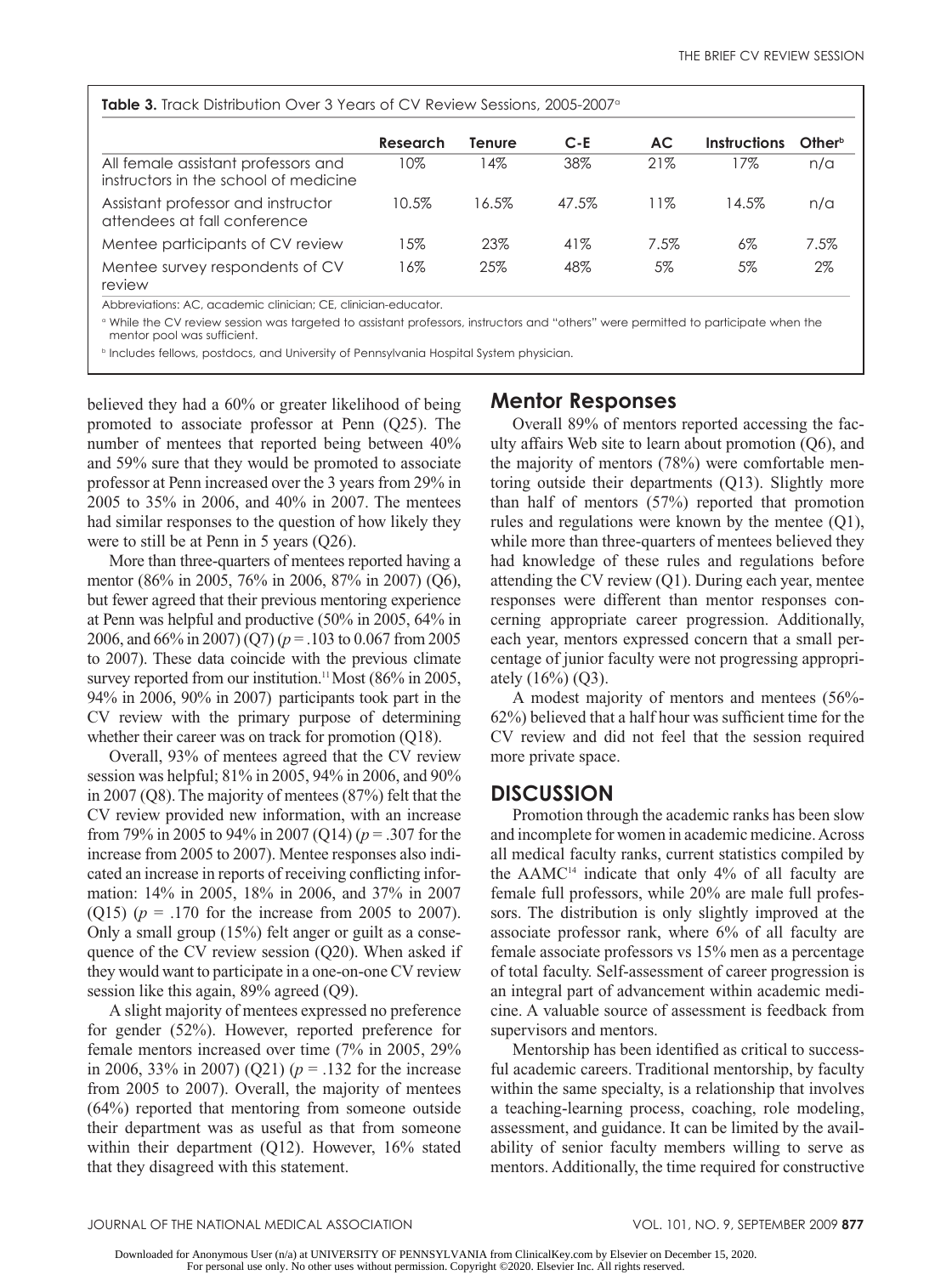mentoring is usually uncompensated, difficult to fit into busy schedules, and often undervalued by the medical school. Promotion and tenure criteria in most academic health centers emphasize scholarship, not citizenship.<sup>15</sup>

Peer mentoring programs, under the aegis of faculty development, have been evaluated in some schools of medicine, with significant success.16-19 More structured than networking, these efforts have provided alternative mentorship for junior faculty. Emory University developed a peer mentoring group within the Division of General Medicine originally focused on women and minority faculty, coupled with advanced faculty development.17 Other schools and specialty societies have implemented similar programs.<sup>18,19,21</sup> Networking, an informal and less-structured method of peer mentorship, may also be helpful to junior faculty members. However, in a climate survey at the University of Wisconsin, women felt that informal networking excluded faculty based on gender.<sup>22</sup> At our institution, formal networking activities for women, sponsored by the Department of Medicine, have been only marginally successful, due to poor attendance. Descriptions of other mentoring models, such as mentorship mosaics, involving multiple mentors have also appeared in the literature.<sup>15,18,20</sup>

Enrichment of mentorship with other interventions can promote career advancement and academic success. The term *mosaic mentoring* has been coined indicating that faculty should try to assemble a network of mentors who support their personal and career development. The CV review session is a brief intervention that can contribute to this mosaic of mentorship for junior faculty. The CV review session is a single event, providing information, feedback, and advice. Therefore, the session carries a relatively short time commitment for both junior ("mentees") and senior ("mentors") faculty. Nevertheless, this intervention was reported as a very valuable experience for both the mentee and mentor. This intervention has been utilized by the AAMC at faculty development programs, but we are not aware of any published experience with these CV review sessions.

Despite a requirement at our institution that mentor(s) be named in a mandatory academic plan at appointment or reappointment, a recent faculty work climate survey showed that mean overall satisfaction with mentoring (using a 10-point scale, 10 being the highest) was 6.6 (SD, 2.8), and associated with track, highest in the tenure track and lower in the research and clinician-educator tracks.11 Despite this mandatory schoolwide mentoring program, we found that 25% of junior faculty still reported having no mentor. Even though most mentees reported that previous mentoring experiences at Penn had been helpful (60%), an even greater percentage (93%) found the CV review session was helpful, suggesting these junior faculty still had unmet mentoring needs.

The high proportion of assistant professors who reported having a mentor was largely due to the requirement that mentor(s) be named in a mandatory academic plan at appointment or reappointment. However, mentoring was still more prevalent among faculty in the tenure track than among clinician-educator or research track faculty members. Leadership investment and faculty motivation for establishing a mentoring relationship may differ among tracks. Although there is no requirement for a mentor at associate professor rank, the relatively low proportion with a mentor (48%) is surprising and could reflect reduced pressure for promotion after attaining associate rank.

Our institution maintains a faculty affairs Web site that reviews the promotion rules and regulations. The mentees perceived that they understood the rules and regulations more frequently than did the mentors working with them. Although understanding the rules and regulations of promotion does not guarantee promotion, knowledge of the requirements is a necessary prerequisite. This mentored CV review provided another opportunity for junior faculty to become more familiar with requirements for promotion. The popularity of this program may also signal the need to present information for faculty in a variety of venues to assure access for all types of learners.

This is a unique experience in that it involved pairing mentors and mentees from different departments, a practice that we believe contributed to its success by providing an outside point of view in what is potentially a lessthreatening environment. With 87% of junior faculty reporting that the session provided new information and/ or advice, we suggest that mentoring across specialties and departments may have an important role as one of several opportunities to gain perspective on one's career. In our experience, it is often revealing and helpful to get advice from outside one's immediate circle of colleagues so that basic assumptions can be challenged. Also, outside input may provide different approaches to common hurdles for junior faculty. We have witnessed remarkable differences in culture from department to department that can have a large impact on the mentoring of junior faculty. Exposure to senior women from other specialties provides a sharing of best practices that may otherwise not occur. In addition, we have found unexpectedly that, on more that 1 occasion, contacts were made during these sessions that led to meaningful collaborations on multidisciplinary research projects. Nevertheless, there was a consistent minority that was less positive about cross-department mentorship. This suggests that a brief CV review session within the mentee's own department would also be a beneficial event. In future CV review sessions, it may be beneficial to offer junior faculty a choice of mentors within or outside their departments/divisions.

Table 3 indicates that the track distribution of participants in the CV review session is proportional to the track distribution of instructor and assistant professor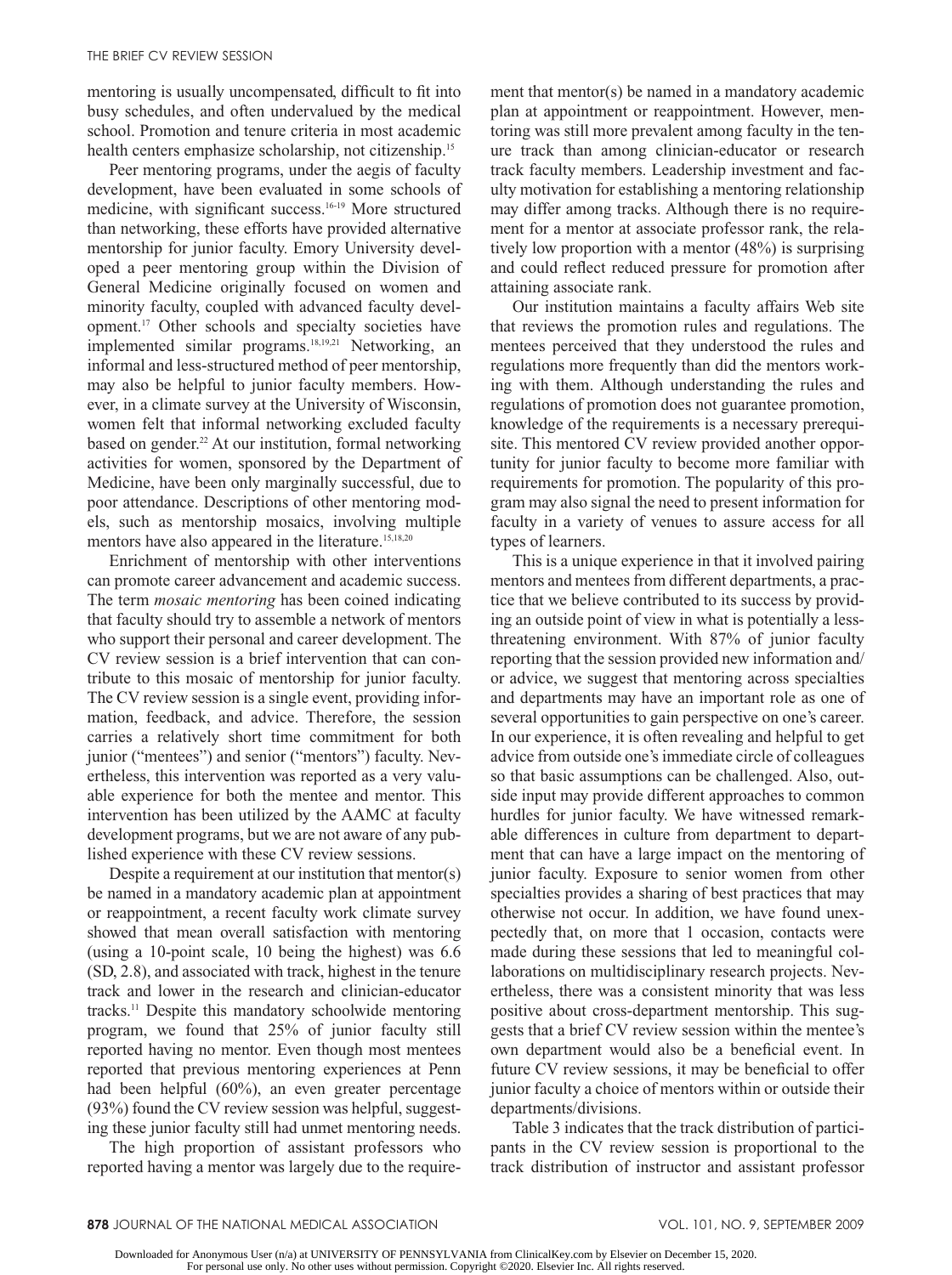female faculty in the school of medicine, except for the academic clinician track. This relatively new track has no scholarly requirements but demands excellence in clinical care and teaching, and is the only track for which there is no mandatory promotion probationary period. The junior faculty in the academic clinician track may not avail themselves of this mentoring opportunity because their promotion criteria are not the traditional expectations of grants, research, and publications that are the hallmark of the other 3 tracks. We recognize that different mentoring opportunities for this new and rapidly growing group of faculty may need to be developed to ensure that these faculty receive effective mentoring appropriate to the goals of that track.

The mentors were comfortable with mentoring outside their departments and appear to have become more comfortable over the 3 years. Although the majority of mentees had no preference for the gender of their mentor, a growing minority preferred female mentors. This may be due to an increasing desire for female role models and mentorship in the changing academic environment. It may also reflect a desire for female mentoring when the option is readily available.

Over all 3 years, mentees reported the CV reviews provided new information/advice. However, they also reported receiving increasingly conflicting information/ advice. This variability in advice may reflect disparate understanding of promotion requirements in different departments. It may also be a function of increasing attempts by departments and faculty affairs to provide information to junior faculty. Additionally, the "mentor prep session" that was provided in year 2 was not provided in year 3, and it is possible that the mentors were not aware of the recent changes in regulations (albeit minor). However, it may also reflect different beliefs about the best strategies for achieving promotion and supports the need and usefulness of multiple mentor relationships.

Although this session was well received by both junior and senior faculty, and the qualitative feedback from junior faculty suggested significant value, we did not measure whether this brief intervention changed mentees' behavior or performance and whether it had a significant impact on career advancement and/or promotion. To assure anonymity, we did not track individual mentee responses over the 3 years. Thus, although our study demonstrates the usefulness and acceptability of this brief intervention, it also raises further questions about which faculty development interventions are optimum, how often they should occur, and what resources are needed to improve career advancement for junior women faculty.

In addition, the group of junior faculty who took advantage of these sessions was likely self-selected to have different characteristics than a group of junior faculty not actively seeking such advice. While we suspect that this group may have had a higher investment in suc-

ceeding in their academic careers than a random sample of junior faculty, we cannot be sure of how this selection bias affected our intervention and questionnaire results.

In summary, this brief mentored CV review session has many benefits and required relatively few resources. Although a mentored CV review session does not replace more traditional longitudinal mentoring, this intervention is a valuable adjunct to mentoring/academic counseling for junior faculty. It expands the professional network of junior women faculty and provides additional formal career advice by identifying junior faculty who are not progressing as they should be in their career. It also provides novel insights "outside the box" by matching faculty pairs across different departments. Further studies of mentorship interventions are needed to identify optimum resources to recruit, retain, and improve the success of junior women faculty.

# **Acknowledgments**

We want to thank Jennifer Beery for her tireless help in manuscript preparation.

#### **References**

1. Bickel J, Wara D, Atkinson BF, Cohen LS, Dunn M, Hostler S, Johnson TR, Morahan P, Rubenstein AH, Sheldon GF, Stokes E, Association of American Medical Colleges Project Implementation C. Increasing women's leadership in academic medicine: report of the AAMC Project Implementation Committee.[see comment]. *Acad Med.* 2002;77:1043-1061.

2. National Academy of Sciences, National Academy of Engineers, Institute of Medicine. Beyond bias and barriers: Fulfilling the potential of women in academic science and engineering Washington, DC: National Academies Press; 2006.

3. Andrews NC. Climbing through medicine's glass ceiling. *N Engl J Med.*  2007;357:1887-1888.

4. Lowenstein SR, Fernandez G, Crane LA. Medical school faculty discontent: Prevalence and predictors of intent to leave academic careers. *BMC Med Educ*. 2007;7:37.

5. Gerson LB, Twomey K, Hecht G, et al. Does gender affect career satisfaction and advancement in gastroenterology? Results of an AGA institute-sponsored survey. *Gastroenterology*. 2007;132:1598-1606.

6. Hitchcock MA, Bland CJ, Hekelman FP, et al. Professional networks: The influence of colleagues on the academic success of faculty. *Acad Med*. 1995;70:1108-1116.

7. Sambunjak D, Straus SE, Marusic A. Mentoring in academic medicine: A systematic review. *JAMA*. 2006;296:1103-1115.

8. Palepu A, Friedman R, Barnett R, et al. Medical faculty with mentors are more satisfied. *J Gen Intern Med*. 1996;11(suppl 4):107.

9. Palepu A, Friedman RH, Barnett RC, et al. Junior faculty members' mentoring relationships and their professional development in U.S. medical schools. *Acad Med*. 1998;73:318-323.

10. Levinson W, Kaufman K, Clark B, et al. Mentors and role models for women in academic medicine. *West J Med*. 1991;154:423-426.

11. Wasserstein AG, Quistberg DA, Shea JA. Mentoring at the University of Pennsylvania: Results of a faculty survey. *J Gen Intern Med*. 2007;22:210-214.

12. Neumayer L, Levinson W, Putnam C. Residents' concerns: Mentors for women in surgery and their effect on career advancement. *Curr Surg*. 1995;52: 163-166.

13. Connor MP, Bynoe AG, Redfern N, et al. Developing senior doctors as mentors: A form of continuing professional development. report of an initiative to develop a network of senior doctors as mentors: 1994-1999. *Med Educ*. 2000;34:747-753.

14. Association of American Medical Colleges. Women in US Academic Medicine Statistics and Medical School Benchmarking 2006-2007. http://